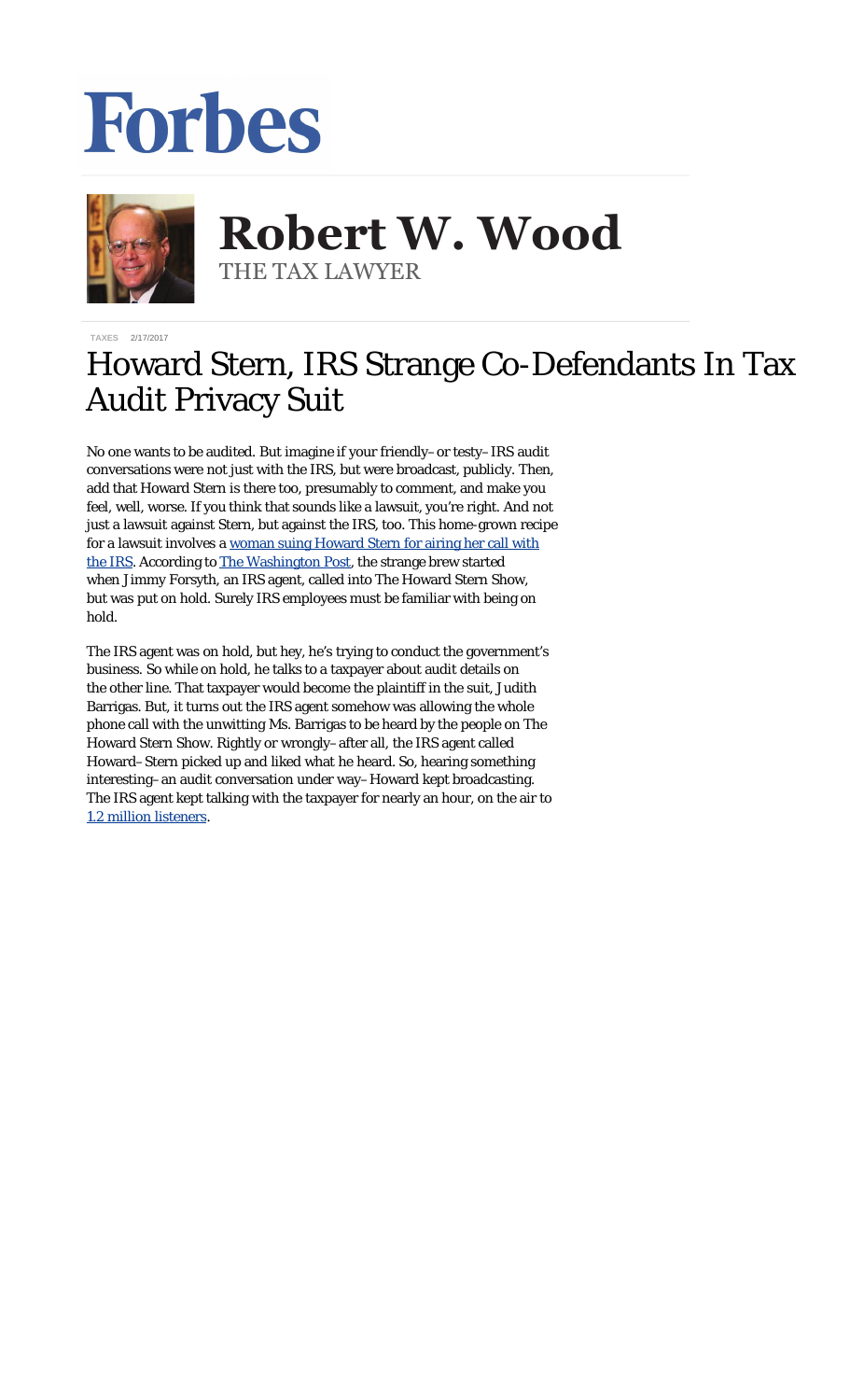

*Radio personality Howard Stern, left, and his wife Beth Ostrovsky sit in the front row during an NBA basketball game between the New York Knicks and the Cleveland Cavaliers at Madison Square Garden in New York, Wednesday, Dec. 7, 2016. (AP Photo/Kathy Willens)*

This was no Russian hack job. It was out there for everyone. During her call with the IRS, Ms. Barrigas began receiving a [barrage of text messages](http://www.foxnews.com/entertainment/2017/02/15/howard-stern-sued-for-reportedly-airing-womans-irs-conversation.html) and phone calls from unknown callers informing that her personal information and phone number were being aired on the Howard Stern Show. A big fat lawsuit for invasion of privacy and other claims seemed inevitable. Ms. Barrigas has claims, and who knows how big they could be. She is suing the IRS, Howard Stern and his production company in Massachusetts federal court for unlawful invasion of privacy, negligence, intentional infliction of emotional distress, and more.

The IRS has [stated](https://www.washingtonpost.com/news/morning-mix/wp/2017/02/15/howard-stern-sued-for-airing-confidential-call-between-irs-agent-and-taxpayer/?utm_term=.040a71aeaab4) that, "We are aware of this troubling situation, and we are currently reviewing the matter. The IRS takes the confidentiality of taxpayer information very seriously, and we have high standards that we expect and require employees to follow." The IRS says in [Publication 1, that you have](https://www.irs.gov/uac/about-publication-1) [many rights as a taxpayer](https://www.irs.gov/uac/about-publication-1). These rights include:

A right to professional and courteous treatment by IRS employees.